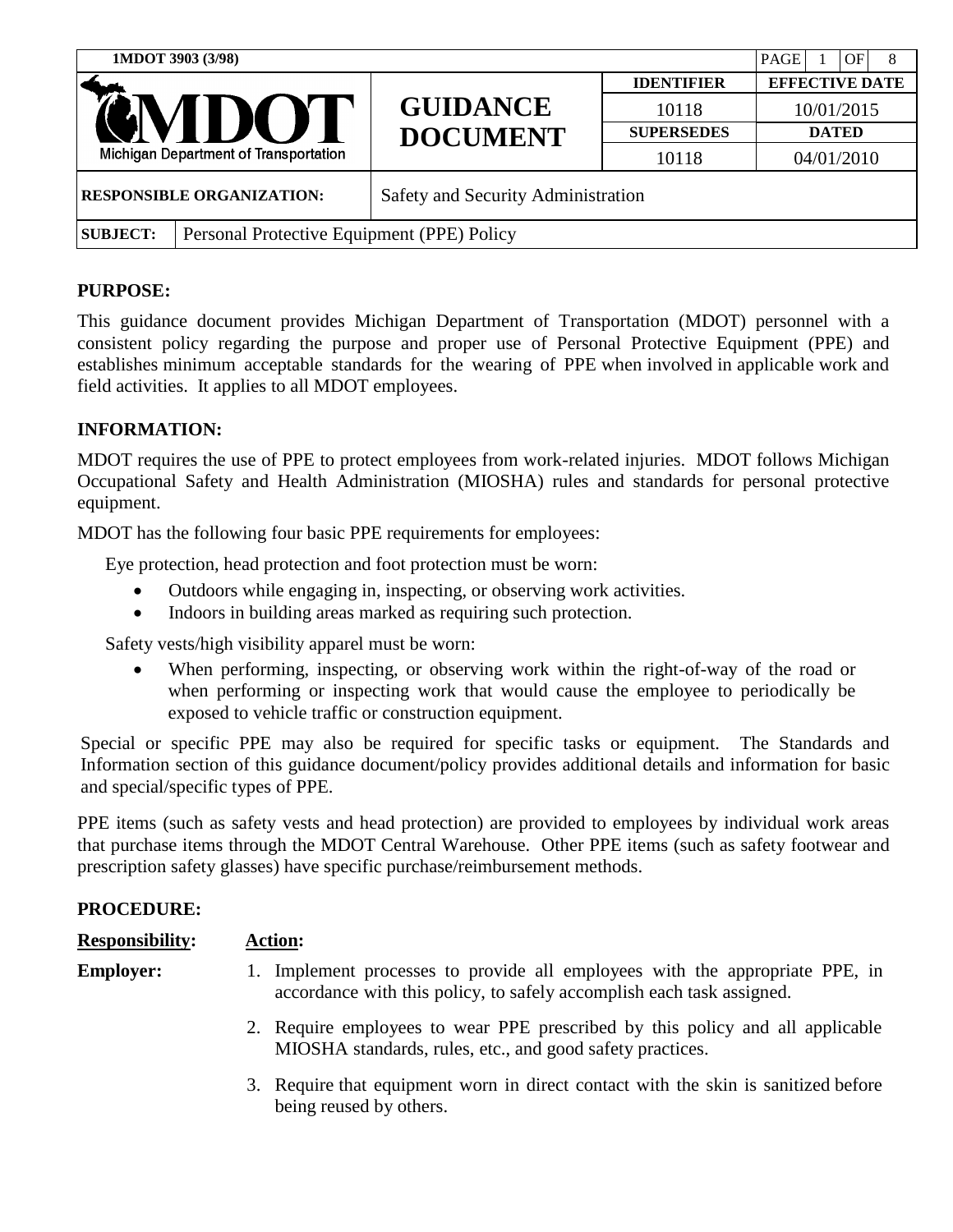|                                                         | 1MDOT 3903 (3/98) |                                                      |                                                                                                                  |                                    | PAGE<br>2<br>OF<br>8  |  |
|---------------------------------------------------------|-------------------|------------------------------------------------------|------------------------------------------------------------------------------------------------------------------|------------------------------------|-----------------------|--|
|                                                         |                   |                                                      |                                                                                                                  | <b>IDENTIFIER</b>                  | <b>EFFECTIVE DATE</b> |  |
|                                                         |                   |                                                      | <b>GUIDANCE</b><br><b>DOCUMENT</b>                                                                               | 10118                              | 10/01/2015            |  |
|                                                         |                   |                                                      |                                                                                                                  | <b>SUPERSEDES</b>                  | <b>DATED</b>          |  |
|                                                         |                   | <b>Michigan Department of Transportation</b>         |                                                                                                                  | 10118                              | 04/01/2010            |  |
| <b>RESPONSIBLE ORGANIZATION:</b>                        |                   |                                                      |                                                                                                                  | Safety and Security Administration |                       |  |
| <b>SUBJECT:</b>                                         |                   |                                                      | Personal Protective Equipment (PPE) Policy                                                                       |                                    |                       |  |
|                                                         |                   | <b>Action:</b>                                       |                                                                                                                  |                                    |                       |  |
| <b>PROCEDURE:</b> (continued)<br><b>Responsibility:</b> |                   |                                                      |                                                                                                                  |                                    |                       |  |
| <b>Supervisor:</b>                                      |                   |                                                      | Ensure appropriate PPE is issued and/or obtained by employees for regular and<br>special or specific job duties. |                                    |                       |  |
|                                                         |                   | Ensure training is provided on the use of PPE.<br>2. |                                                                                                                  |                                    |                       |  |
|                                                         |                   | Provide periodic refresher training as needed.<br>3. |                                                                                                                  |                                    |                       |  |
|                                                         |                   | Enforce the use of PPE.<br>4.                        |                                                                                                                  |                                    |                       |  |
|                                                         |                   | Review PPE requirements prior to work/tasks.<br>5.   |                                                                                                                  |                                    |                       |  |
|                                                         |                   |                                                      | 6. Monitor the condition of PPE and arrange for replacement.                                                     |                                    |                       |  |

- 7. Monitor the treatment, cleaning, and storage of PPE.
- 8. Ensure that work areas in facilities are signed and/or marked as to any specific PPE requirements.
- 9. Ensure training records and other documents regarding employee training, knowledge, and use of PPE are maintained and kept current.

Failure to carry out these responsibilities may result in disciplinary action.

# **Employee:** 1. Be familiar with MDOT PPE requirements and comply with this policy (Guidance Document 10118).

- 2. Obtain appropriate PPE for routine and/or special/specific job duties.
- 3. Wear PPE in all designated areas (labs, field activities, etc.) or when otherwise directed or required to do so.
- 4. Review PPE requirements with supervisor prior to work/tasks.
- 5. Properly care for, clean, and store assigned PPE.
- 6. Monitor the condition of assigned PPE and replace as needed.
- 7. Immediately report to supervisor if PPE is lost or damaged.
- 8. Consult with supervisor or other appropriate knowledgeable personnel, whenever there are any questions regarding PPE requirements and use.
- 9. Order prescriptions safety glasses in a timely manner, if applicable, and follow the current ordering process and requirements.

Failure to carry out these responsibilities may result in disciplinary action.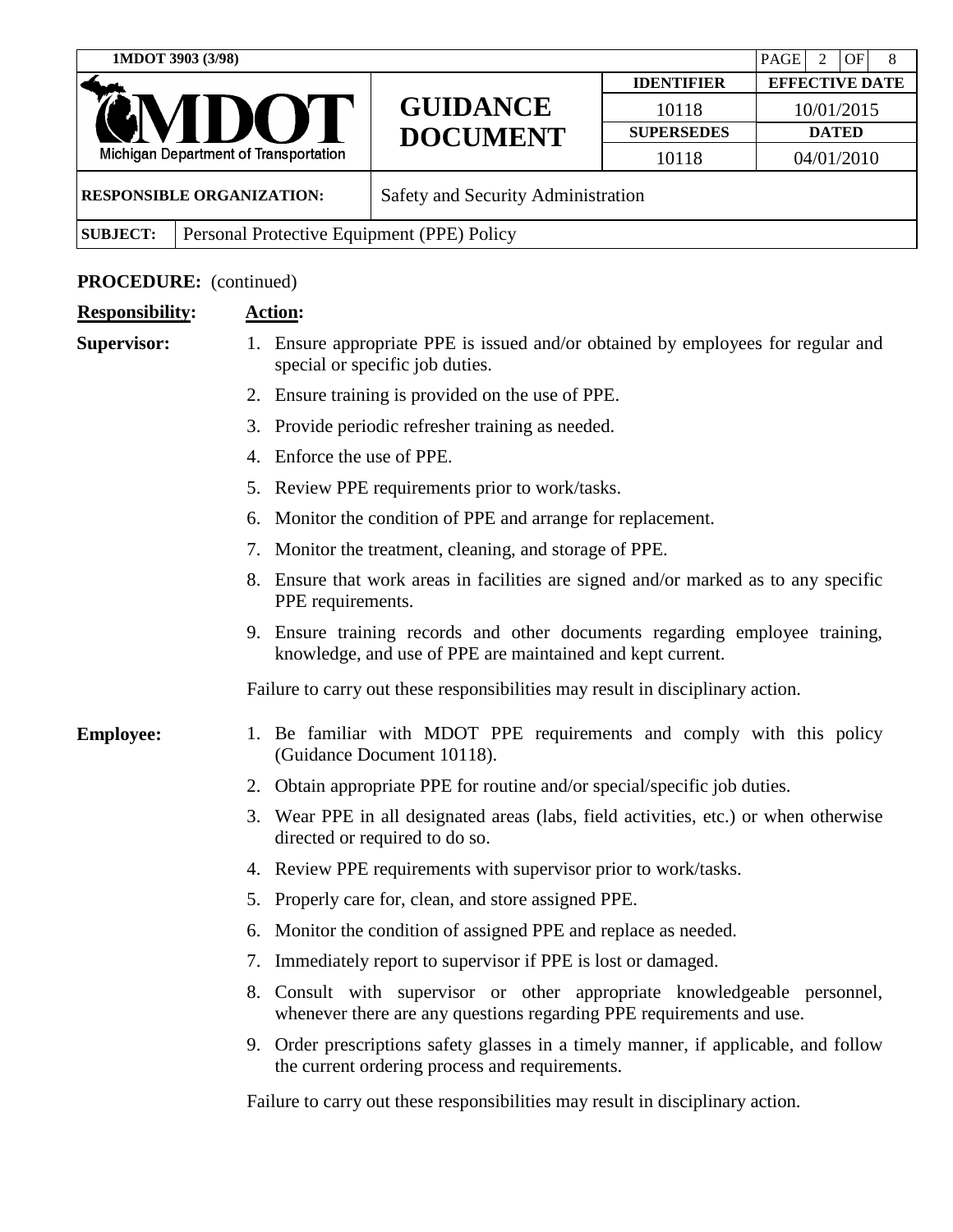| 1MDOT 3903 (3/98)                                             |  |                                    |                   | PAGE<br>OF<br>8       |
|---------------------------------------------------------------|--|------------------------------------|-------------------|-----------------------|
| GNIDOT<br><b>Michigan Department of Transportation</b>        |  | <b>GUIDANCE</b><br><b>DOCUMENT</b> | <b>IDENTIFIER</b> | <b>EFFECTIVE DATE</b> |
|                                                               |  |                                    | 10118             | 10/01/2015            |
|                                                               |  |                                    | <b>SUPERSEDES</b> | <b>DATED</b>          |
|                                                               |  |                                    | 10118             | 04/01/2010            |
| <b>RESPONSIBLE ORGANIZATION:</b>                              |  | Safety and Security Administration |                   |                       |
| Personal Protective Equipment (PPE) Policy<br><b>SUBJECT:</b> |  |                                    |                   |                       |

## **STANDARDS AND INFORMATION:**

#### *Eye Protection*

- 1. Safety glasses worn by employees must meet the current American National Standards Institute (ANSI) Z87.1 standards.
- 2. The use of safety sunglasses is prohibited inside buildings or other areas where there is insufficient lighting. The use of photosensitive lenses for safety glasses is not permitted by MDOT.
- 3. Eye protection must be worn outdoors while engaging in, inspecting, or observing any work activities, in building areas marked requiring eye protection, and in any activity where there is a chance of an eye injury.
- 4. Safety glasses must be equipped with permanent or integral side shields to eliminate the possibility of projectiles from entering the sides of the glasses.
- 5. Depending on the type of work being performed, safety glasses with side shields may not be enough protection. Examples of hazards requiring the use of face shields and/or goggles along with safety glasses with side shields include the following:
	- a. Chemical splashes and vapors in areas where chemicals are mixed or poured; and batteries are handled. Safety Data Sheets (SDS) should be consulted for recommendations for proper eye protection.
	- b. Flying fragments, large chips, particles, sand, and dirt from work involving chipping, grinding, machining, masonry cutting, blasting, and sanding.
	- c. Burns from hot sparks with work involving hot materials, electrical work, gas cutting, or welding.
	- d. When grinding, chipping, or cutting, to eliminate any flying fragments from finding an opening into the eye or under regular safety glasses.
- 6. When cutting or welding metal, welding goggles or a welding helmet with a tinted window must be worn.
- 7. When performing work involving tree trimming, brush cutting, clearing, and debris pickup, a mesh window can be worn in place of a face shield.
- 8. Contact the MDOT Safety and Security Administration for current information on the process to purchase prescription safety eyewear.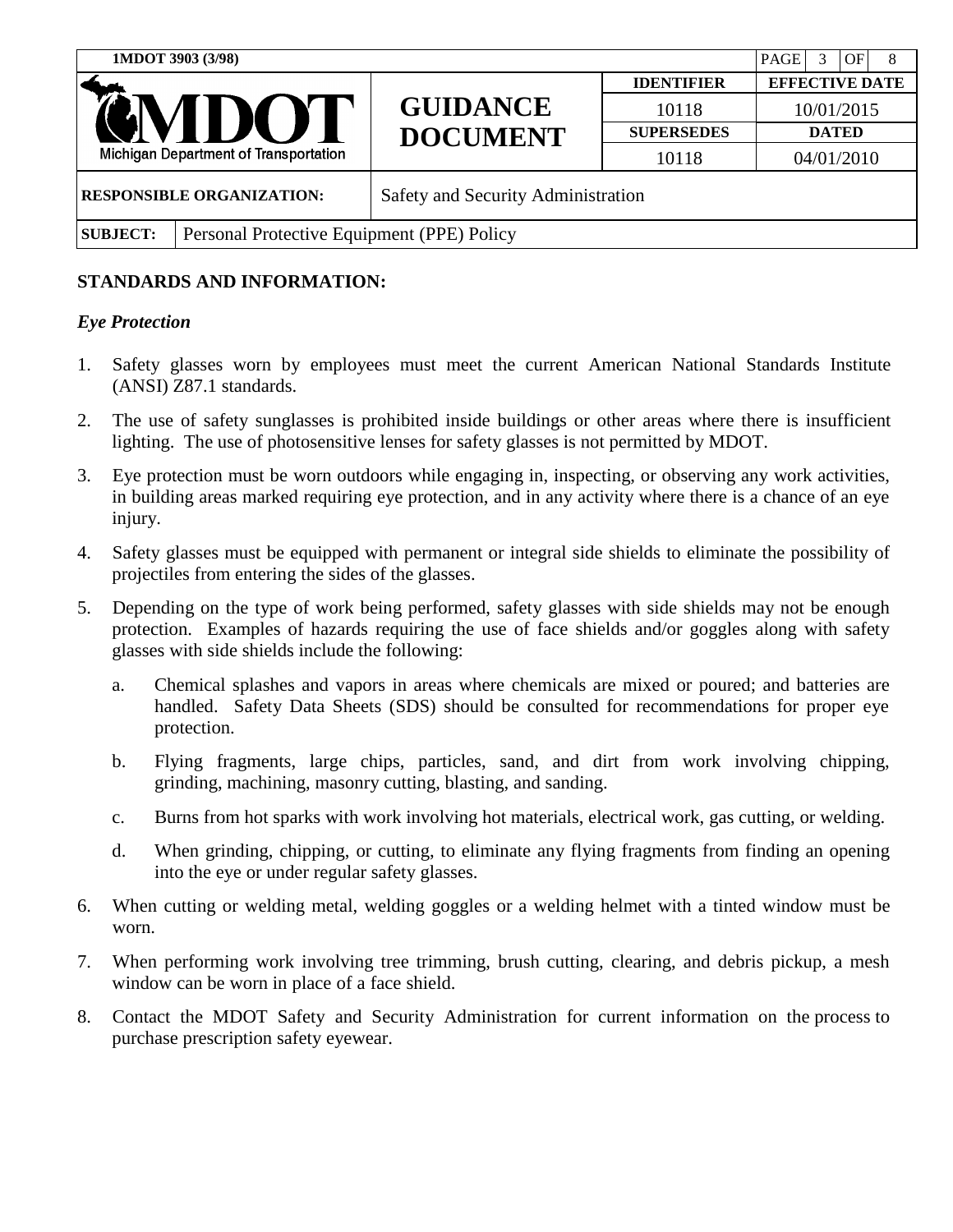| 1MDOT 3903 (3/98)                                             | <b>PAGE</b><br>OF<br>8<br>4        |                   |                       |
|---------------------------------------------------------------|------------------------------------|-------------------|-----------------------|
|                                                               | <b>GUIDANCE</b><br><b>DOCUMENT</b> | <b>IDENTIFIER</b> | <b>EFFECTIVE DATE</b> |
| GNIDOT                                                        |                                    | 10118             | 10/01/2015            |
|                                                               |                                    | <b>SUPERSEDES</b> | <b>DATED</b>          |
| Michigan Department of Transportation                         |                                    | 10118             | 04/01/2010            |
| <b>RESPONSIBLE ORGANIZATION:</b>                              | Safety and Security Administration |                   |                       |
| Personal Protective Equipment (PPE) Policy<br><b>SUBJECT:</b> |                                    |                   |                       |

## *Head Protection*

- 1. Head protection must be worn outdoors while engaging in, inspecting, or observing work activities; in building areas marked as requiring head protection and by all personnel engaged in any activity where there is a hazard from falling or flying objects, or other harmful contacts, or exposures to head injury.
- 2. Hard hats do not have to be worn when inside a vehicle, or inside a fully enclosed cab, but must be worn when operating any other equipment.
- 3. The hard hat must be certified by the manufacturer that it complies with ANSI Standard Z89.1, Type 1.
- 4. Bump caps (which offer limited protection) are authorized only for mechanic foremen and mechanics while working in shop areas or for employees who work or inspect the inside of bridges in which there is no risk of falling or flying objects.
- 5. Hard hats must not be deliberately damaged, physically altered, or painted (shell becomes brittle) and must be worn as intended. Hard hats with laminated covers or shells, which fully cover the exterior of the hard hat, shall not be worn.
- 6. No other headgear may be worn under a safety hard hat which interferes with its proper fit (e.g.: baseball style caps), except for an approved hard hat liner or bandana.
- 7. Hard hats and internal webbing shall be inspected periodically and replaced as needed.
- 8. Vented hard hats (rated Class C for conductive) shall not be worn when working with, near, or around electrical equipment.

## *Hearing Protection*

- 1. Employees subjected to loud and prolonged or intense noise levels must wear hearing protection. When operating or working near equipment such as air hammers, chain saws, or any other equipment which is louder than normal city noises, hearing protection must be worn.
- 2. There are two types of hearing protection provided by MDOT: (1) ear muffs and (2) ear plugs. These protectors are rated by their noise attenuation and expressed as to the amount of decibels that can be reduced (referred to as the Noise Reduction Rating or NRR).
- 3. For additional hearing protection, ear plugs and ear muffs can be worn together.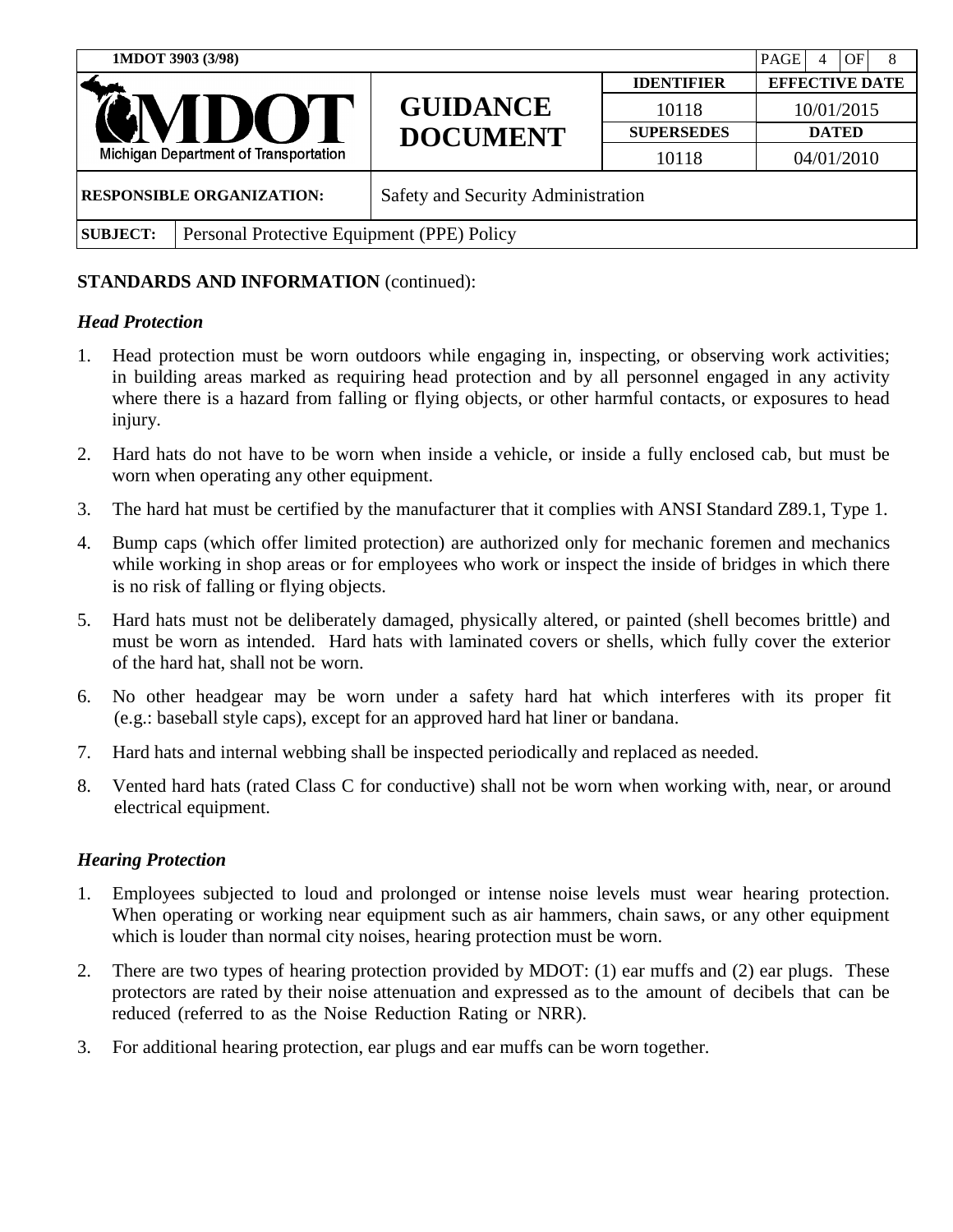| 1MDOT 3903 (3/98)                                             | <b>PAGE</b><br>OF<br>5<br>8        |                   |                       |
|---------------------------------------------------------------|------------------------------------|-------------------|-----------------------|
|                                                               | <b>GUIDANCE</b><br><b>DOCUMENT</b> | <b>IDENTIFIER</b> | <b>EFFECTIVE DATE</b> |
| GNIDOT                                                        |                                    | 10118             | 10/01/2015            |
|                                                               |                                    | <b>SUPERSEDES</b> | <b>DATED</b>          |
| Michigan Department of Transportation                         |                                    | 10118             | 04/01/2010            |
| <b>RESPONSIBLE ORGANIZATION:</b>                              | Safety and Security Administration |                   |                       |
| Personal Protective Equipment (PPE) Policy<br><b>SUBJECT:</b> |                                    |                   |                       |

## *Hand Protection*

- 1. Hand protection devices are used to protect the hands from cuts, bruises, abrasions, dusts, vapors, moisture, hazardous substances and corrosive liquids. The appropriate gloves should be worn for the task.
- 2. Loose fitting or gauntlet gloves shall not be worn around equipment which could catch on the glove (i.e., brush chippers, drills, augers, or other rotating/moving pieces of equipment).
- 3. When working with liquids or doing electrical work, appropriate rubber gloves shall be worn. Electrical work requires rubber insulating gloves and is covered in MIOSHA Construction Standard, Part 6, as to type and testing requirements. Guidance for using rubber/neoprene gloves when handling chemicals can be found in the SDS for the particular substance.

#### *Foot Protection*

- 1. Foot or toe protection is a device such as, but not limited to, safety toe footwear, toe protectors, or foot guards that protect the foot or toes against injury. Safety toe footwear consists of either a steel or composite cap built in the boot.
- 2. Foot protection must be worn by all personnel engaging in, inspecting, or observing field operations, in building areas requiring foot protection and in any activity where there is a hazard for foot injury.
- 3. Safety footwear must be 6 inches or higher to allow for ankle support and coverage.
- *4.* Safety footwear shall be labeled as meeting the American Society for Testing and Materials (ASTM) F2413, and have an impact rating of I-75. Older footwear bearing the ANSI Z41 standard is also acceptable.
- 5. Additional foot protection, such as metatarsal guards, may be required when operating air hammers and other work which could cause injury to other areas of the foot.
- 6. Safety footwear shall be maintained without holes due to rips or tears which will reduce the intended protection.
- 7. When a hazard is created by chemicals or other irritants which could cause injury or impairment to the feet by absorption, rubber boots must be worn over the safety footwear. When working with hazardous substances, SDS should be consulted as to any recommendations for foot protection.
- 8. Exceptions for required foot protection must have written approval from the MDOT Safety and Security Administration based on a complete hazard assessment.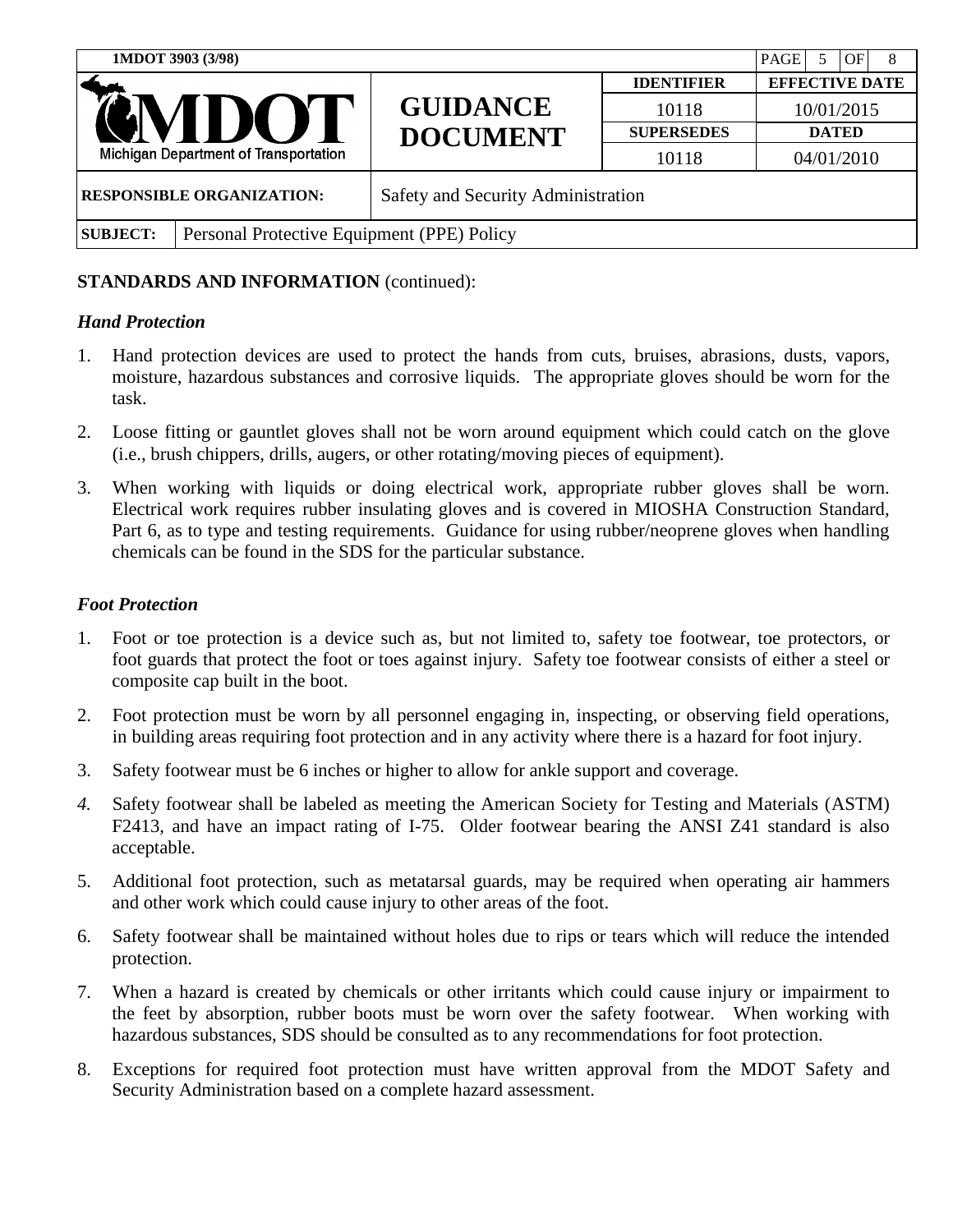| 1MDOT 3903 (3/98)                                             |  |                                    | OF<br>PAGE<br>8<br>6 |                       |
|---------------------------------------------------------------|--|------------------------------------|----------------------|-----------------------|
| <b>GNIDO</b><br><b>Michigan Department of Transportation</b>  |  | <b>GUIDANCE</b><br><b>DOCUMENT</b> | <b>IDENTIFIER</b>    | <b>EFFECTIVE DATE</b> |
|                                                               |  |                                    | 10118                | 10/01/2015            |
|                                                               |  |                                    | <b>SUPERSEDES</b>    | <b>DATED</b>          |
|                                                               |  |                                    | 10118                | 04/01/2010            |
| <b>RESPONSIBLE ORGANIZATION:</b>                              |  | Safety and Security Administration |                      |                       |
| Personal Protective Equipment (PPE) Policy<br><b>SUBJECT:</b> |  |                                    |                      |                       |

## *Safety Vests and Other High Visibility Apparel*

- 1. High visibility safety apparel shall be worn by all workers per specifications in the Michigan Manual on Uniform Traffic Control Devices, Temporary Traffic Control (Part 6).
- 2. Safety vests/high visibility apparel must be worn by all employees when performing, inspecting, or observing work within the right-of-way of the road or when performing or inspecting work that would cause the employee to periodically be exposed to work vehicles or construction equipment.
- 3. Safety vests must meet the ANSI 107 Class 2 requirements at a minimum.
- 4. MDOT safety vests have a specific high visibility design with contrasting colors with retroreflective strips and a mesh background material throughout that is to be worn over appropriate clothes.
- 5. The MDOT Class 2 safety vest is the most common version and shall be worn unless conditions warrant wearing a tear-a-way or Class 3 safety vests.
- 6. A tear-a-way version of the MDOT Class 2 vest with hook and loop fasteners on the sides and shoulders shall be worn when working around chippers, augers, or other equipment when there is a chance of entanglement.
- 7. A Class 3 safety vest is also available for use in certain situations, specifically when performing tasks in low light or nighttime situations or when working in close proximity to traffic. Class 3 clothing offers more high-visibility background and retroreflective material than Class 2 clothing. Contact Safety and Security Administration or your supervisor for recommendations when to wear Class 3.
- 8. Employees are allowed to substitute high visibility T-shirts and outerwear (coats, jackets, etc.) for MDOT issued high visibility Class 2 or Class 3 safety vests. These items must be purchased by employees at their own cost.
- 9. High visibility T-shirts and outerwear must meet the current ANSI 107 Class 3 requirements. They must have contrasting colors, meaning two-toned with both strong yellow-green and fluorescent orange colors. Employees who use outerwear that does not meet the Class 3 requirements or have the contrasting colors described above must wear a MDOT issued safety vest on the outside of the nonstandard garments.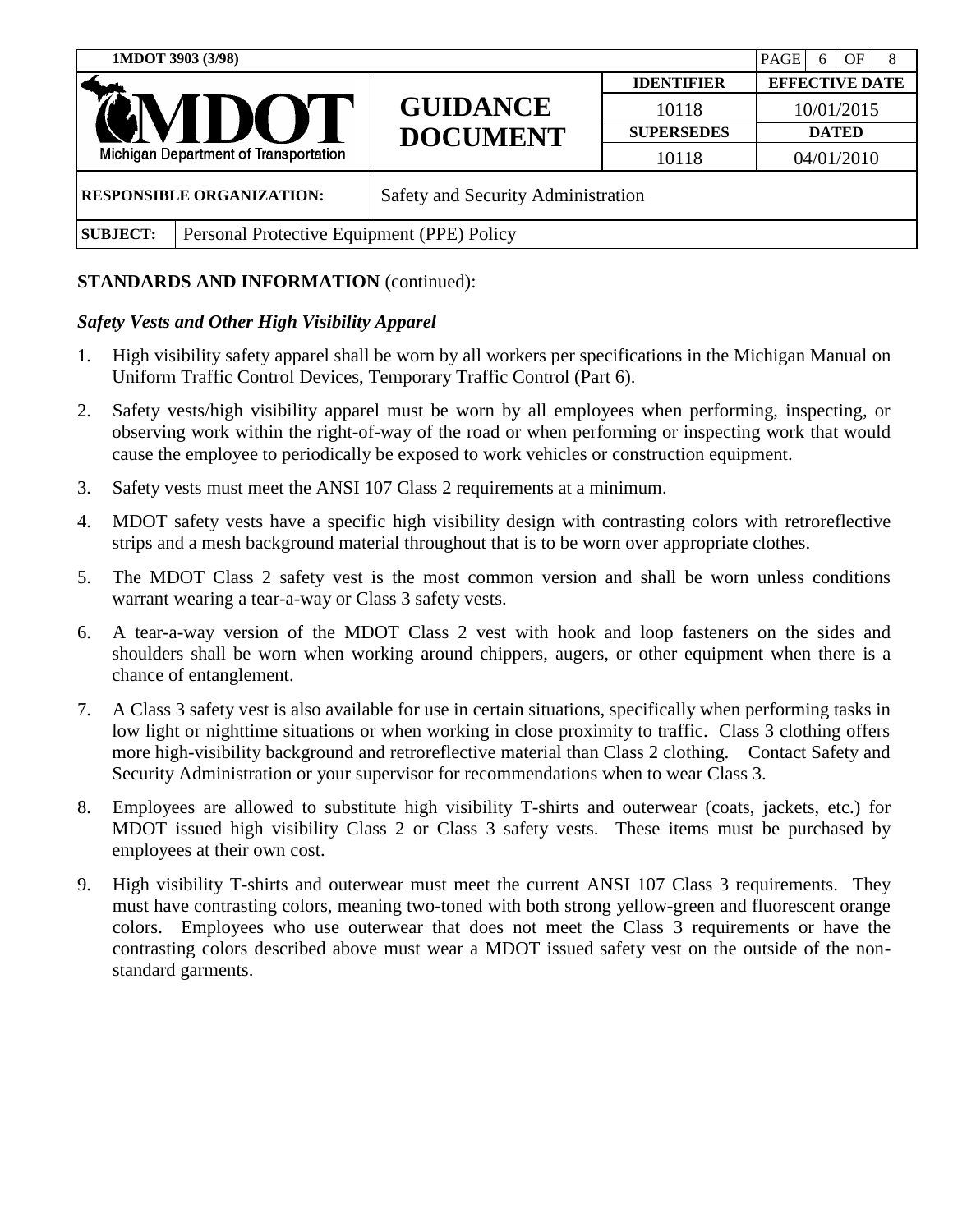| 1MDOT 3903 (3/98)                                            |                                            |                                    | PAGE<br>OF<br>8   |                       |
|--------------------------------------------------------------|--------------------------------------------|------------------------------------|-------------------|-----------------------|
| <b>GNIDO</b><br><b>Michigan Department of Transportation</b> |                                            | <b>GUIDANCE</b><br><b>DOCUMENT</b> | <b>IDENTIFIER</b> | <b>EFFECTIVE DATE</b> |
|                                                              |                                            |                                    | 10118             | 10/01/2015            |
|                                                              |                                            |                                    | <b>SUPERSEDES</b> | <b>DATED</b>          |
|                                                              |                                            |                                    | 10118             | 04/01/2010            |
| <b>RESPONSIBLE ORGANIZATION:</b>                             |                                            | Safety and Security Administration |                   |                       |
| <b>SUBJECT:</b>                                              | Personal Protective Equipment (PPE) Policy |                                    |                   |                       |

#### *Clothing Considerations*

- 1. Clothing with a high content of polyester and nylon shall not be worn near a source of flame, spark, hot surface, or material that could ignite or melt the clothing.
- 2. All employees are required to wear a shirt and full-length pants when involved in field activities.
- 3. Employees shall not wear clothes such as shorts or cut-offs, skirts, tank tops, halter tops, cut-off or cropped T-shirts, clothes with holes in them, or clothes with flammable materials (oil and grease) on them when involved in field activities.
- 4. Loose fitting clothes shall not be worn when working with or near machinery.
- 5. When operating or in close proximity to equipment, jewelry on hands and wrists shall be removed or covered, necklaces tucked in, dangling earrings removed, and long hair pulled back.
- 6. Employees must wear chain saw chaps or leggings when operating a chain saw, except when operating from a bucket of an aerial lift.
- 7. When working with hazardous materials, review the SDS for any material to which employees may be exposed to help determine what protective clothing, if any, should be used.
- 8. When working with chemicals, determine if a special chemical resistant body suit may be required.
- 9. Generally, it is good to cover as much of the body as possible to protect against scrapes, burns, punctures, or even the harmful effects of the sun.

#### *Respirators*

- 1. Respirators, if required, must be National Institute for Occupational Safety and Health (NIOSH) certified.
- 2. Respiratory protective devices vary in design, equipment specifications, application, and protection capability. Proper selection depends on the substance involved, conditions of exposure, human capabilities, and equipment fit.
- 3. Refer to the MDOT Respiratory Protection procedure on the MDOT Safety and Security Administration web page for more detailed information.